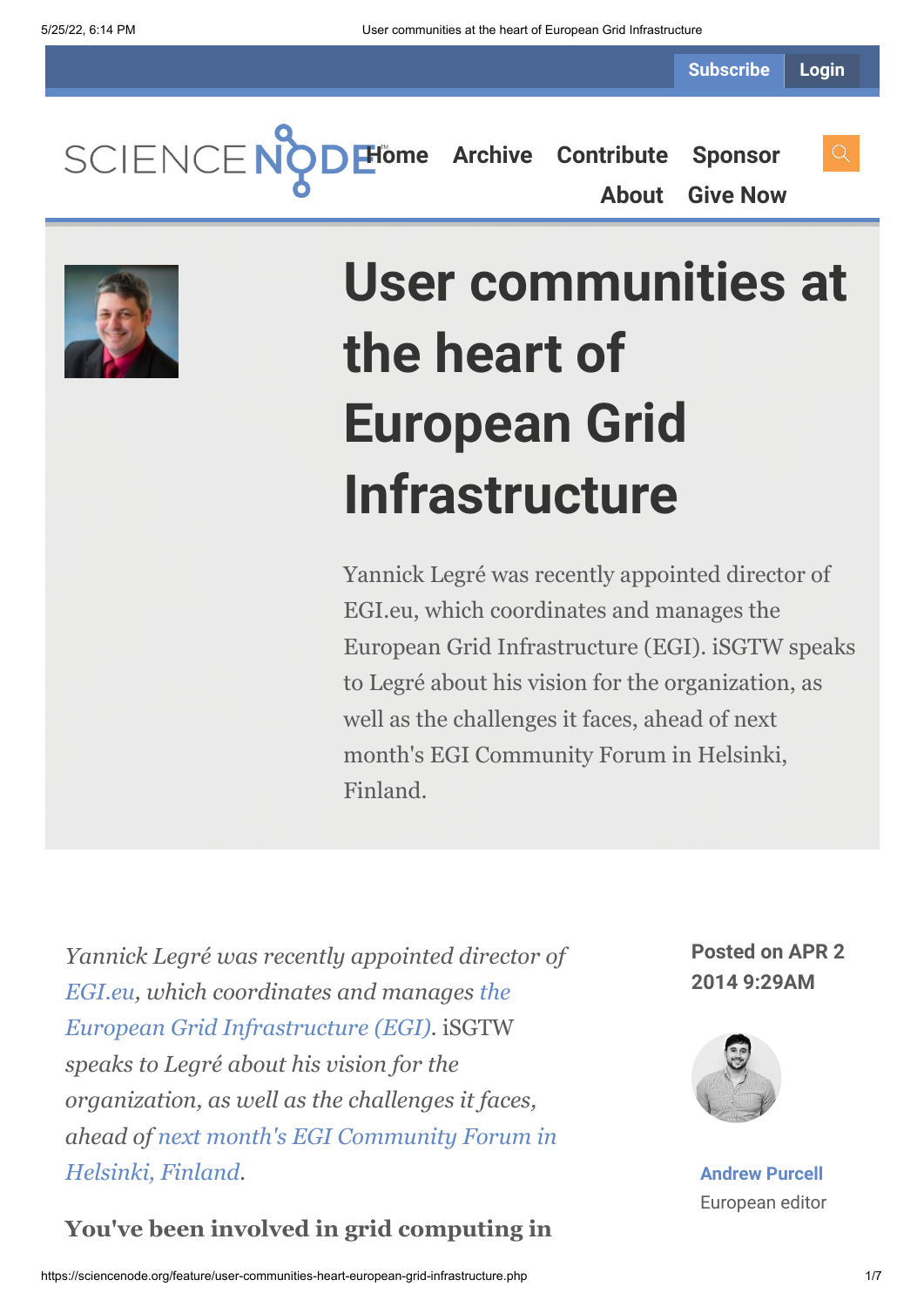**Share this story**



*The four key words for me are serving, supporting, coordinating, and collaborating. Image courtesy Yannick Legré.*

### **Europe for over a decade now. Could you tell the** *iSGTW* **readers about this?**

I worked with [the DataGrid project](http://eu-datagrid.web.cern.ch/eu-datagrid/) right from the beginning. My work was concerned with integrating the different components produced by the project and ensuring that they were appropriate for the [communities served. I also started playing with the](http://toolkit.globus.org/toolkit/) Globus toolkitback when it was still at version 1.1 or 1.2, so a very early stage.

Most of my time since then has been spent supporting and working for the various user communities. I have also been quite strongly [involved in working with the French National Grid](https://www.egi.eu/community/ngis/) Initiative (NGI), so I have a good idea of the work done by NGIs and the kind of issues they face.

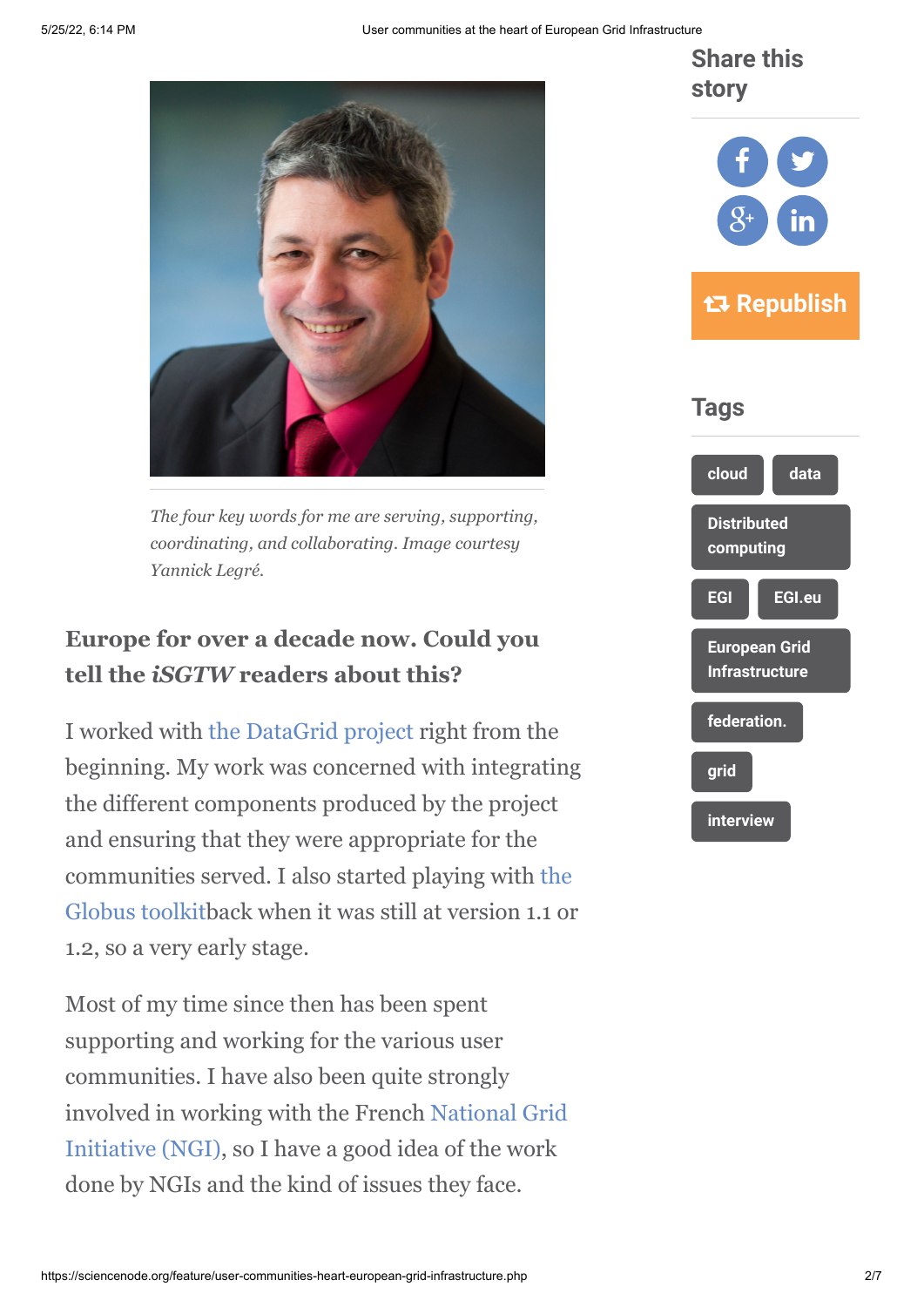## **Why do you believe that distributed computing is vital for science in Europe? And, what do you believe to be the greatest barriers to further adoption?**

I think the technological issues are not really a problem, because most of them can be solved within three to five years. However, there are more complex challenges that we are facing this year and beyond. We need to understand how we can integrate the European grid into all researchers' workflows. Key to this is maintaining proactive, meaningful engagement with all our user communities. This means we can understand and provide for their needs and can change how we do things if necessary. This will enable us to help them see the different ways of working and collaborating through our infrastructure. We also need to demonstrate EGI's added value to influence political opinion and policy at the national level.

I'm really convinced that distributed infrastructure can play an important role in helping scientists to overcome the barriers they're currently facing. For example, a recent paper about the global environmental research community predicts that within five to 10 years they will be producing around one exabytes of data every day. No one can deal with such an amount of data, so we really need to start thinking about worldwide collaboration. Naturally, it is important that there is a strong European component in this worldwide collaboration to continue to lead and steer this research.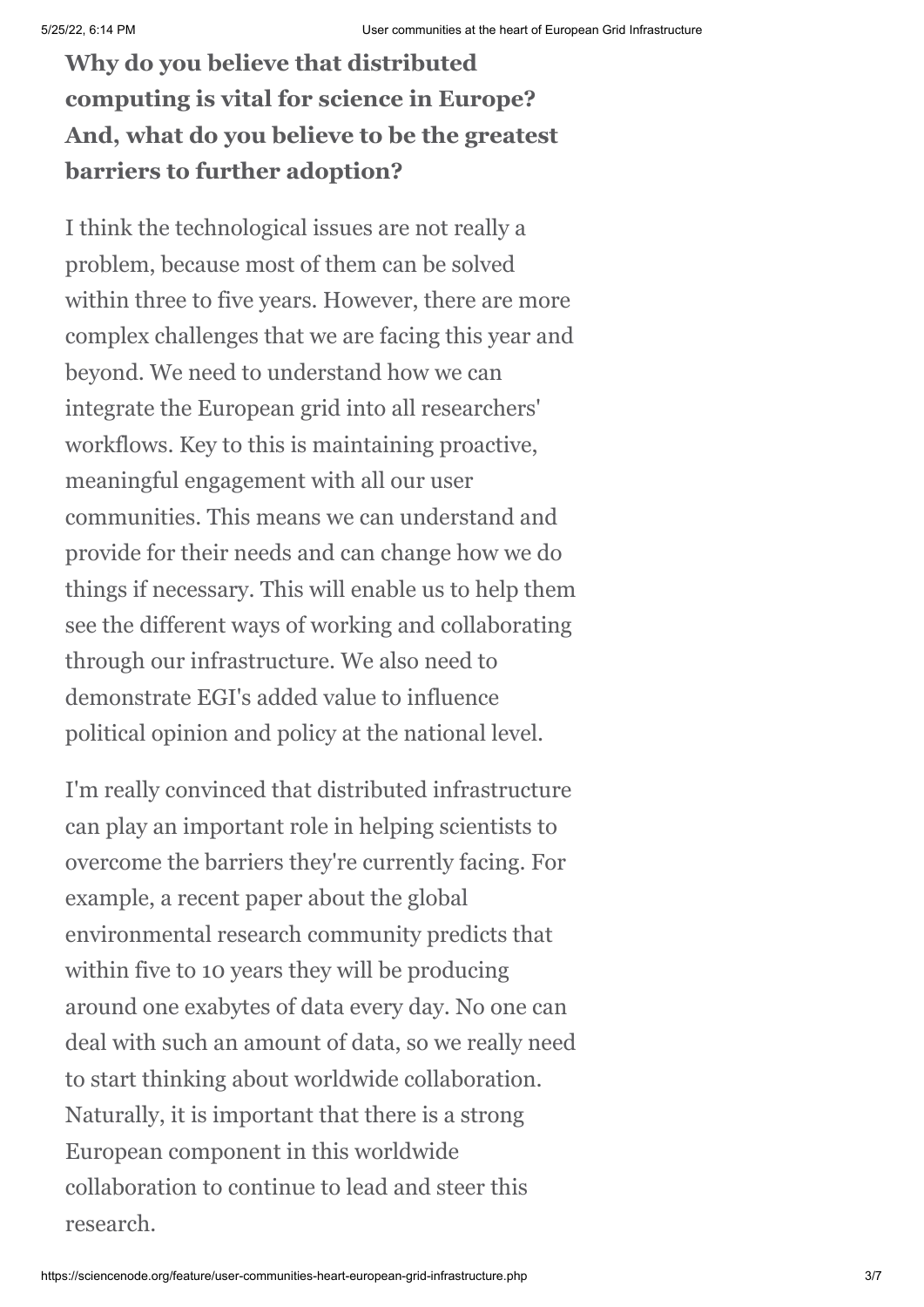#### **What is your vision for EGI?**

EGI.eu is working to strengthen the relationship with every NGI and the resource and service providers. These are the building blocks at the forefront of the relationship with the 'long tail' of users and on top of which EGI builds its unique distributed infrastructure. EGI will put more emphasis on supporting the work done by the NGIs on the national level and services providers and strengthen the relationships between users.

Over the next year, EGI will be working to serve the communities. The user communities have needs and we need to satisfy them and provide appropriate services. We have to convince the user communities that we are here to serve them.

The four key words for me are serving, supporting, coordinating, and collaborating. Collaboration is especially important: budgets are shrinking for everyone, we have to work together to maximize efficiency. People need to change their mindsets and start supporting one another more.

## **What, in your opinion, is the most exciting development we're going to see from EGI over the coming months?**

There are so many things. Right now, of course, the federated cloud is one. It's going to be launched at the upcoming community forum. The vision is to have ten million cores and one exabyte of storage by 2020. This is a huge challenge but we will work hard to achieve this.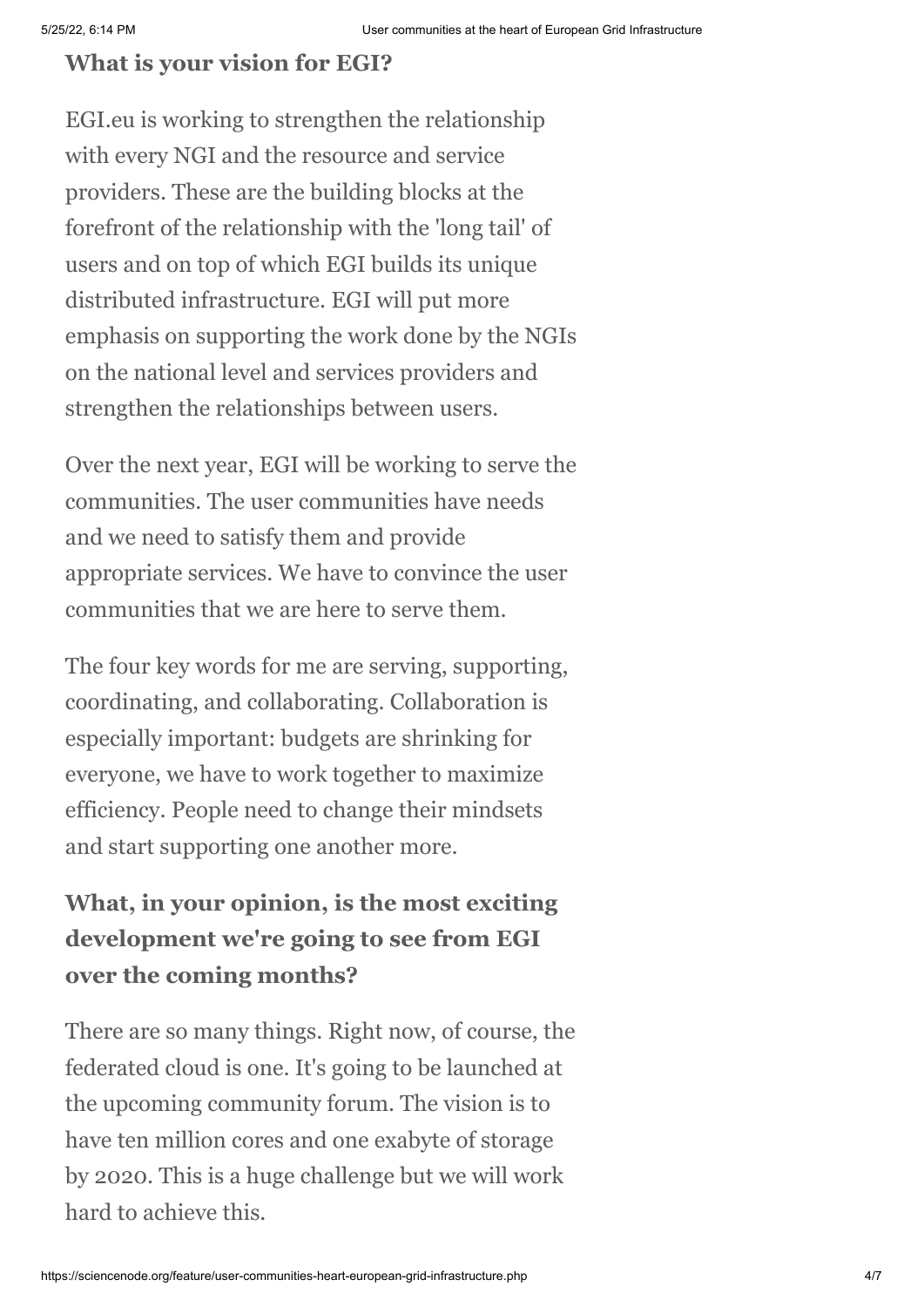However, the main work I would like to do in the next month or two is more at the human level. We have to increase our efforts in approaching the user communities. They will bring their needs to us and will, undoubtedly, present new challenges for us to solve.

**You mentioned the upcoming EGI Community Forum there. With the event just over a month away, why do you feel it is it important for members of the community to come together like this?**

I think that the community forum is essential to understanding the entire EGI community. It is a place where we share experiences and learn from one another. The richness of these events comes from interactions and the knowledge exchange that takes place. This year we are pushing real hands-on interactions with our hackathons.

Over three days, users will also work with EGI experts to have their applications ported onto the federated cloud. Having everyone in one room, answering questions and having face-to-face discussion will accelerate the process, so that by the end of the week they will be able to take full advantage of EGI. However, the real 'meetings' happen over coffee and at lunch breaks: people just talking to people, kick-starting collaborations, and making EGI a community of people spread across 54 countries working together.

EGI is a critical support for the European research area. Whether someone is an individual scientist or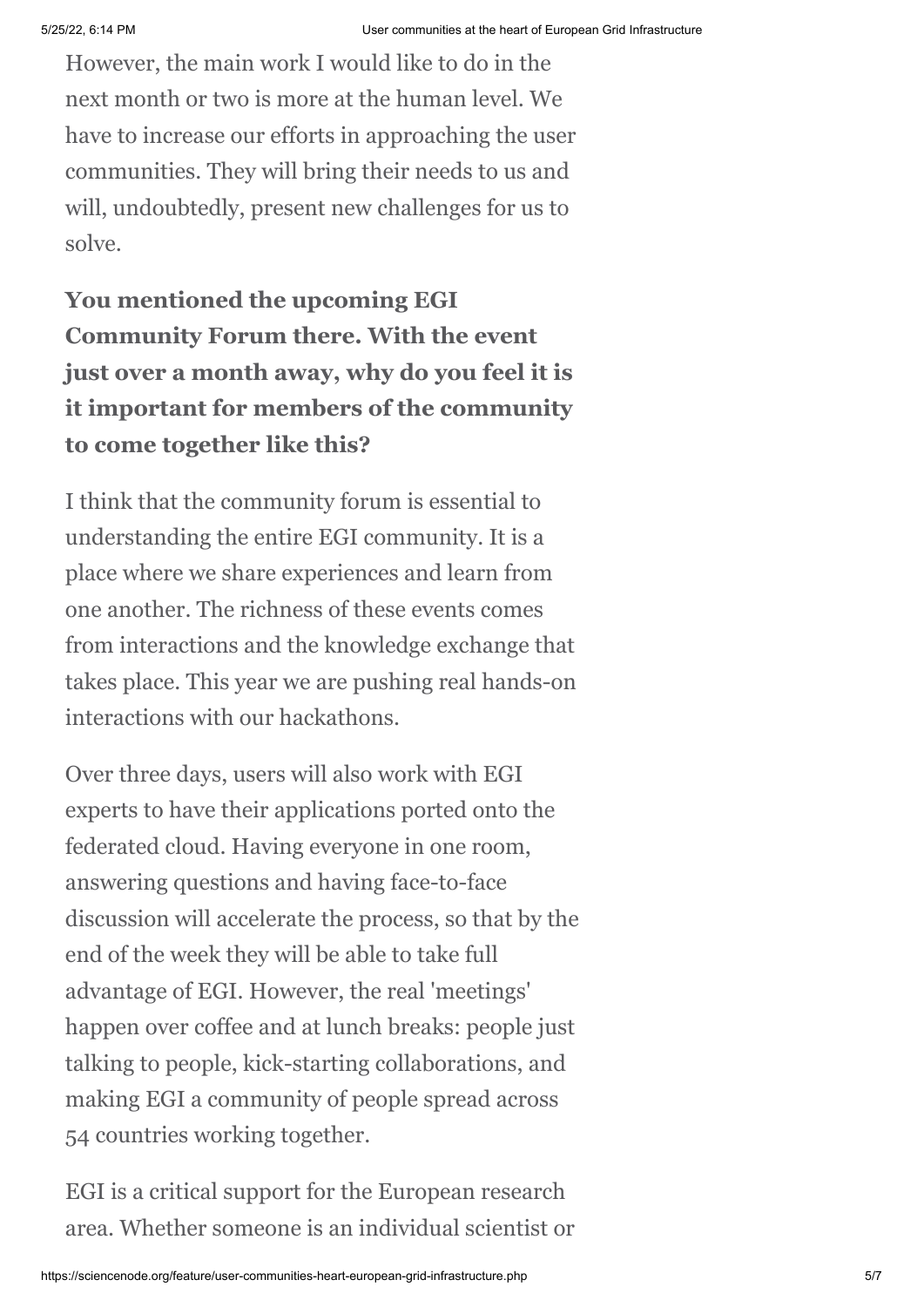represents a research group, resource provider, or research infrastructure, EGI has the answer for them.

*Read more about the EGI Community Forum on the event website, [here.](http://cf2014.egi.eu/)*